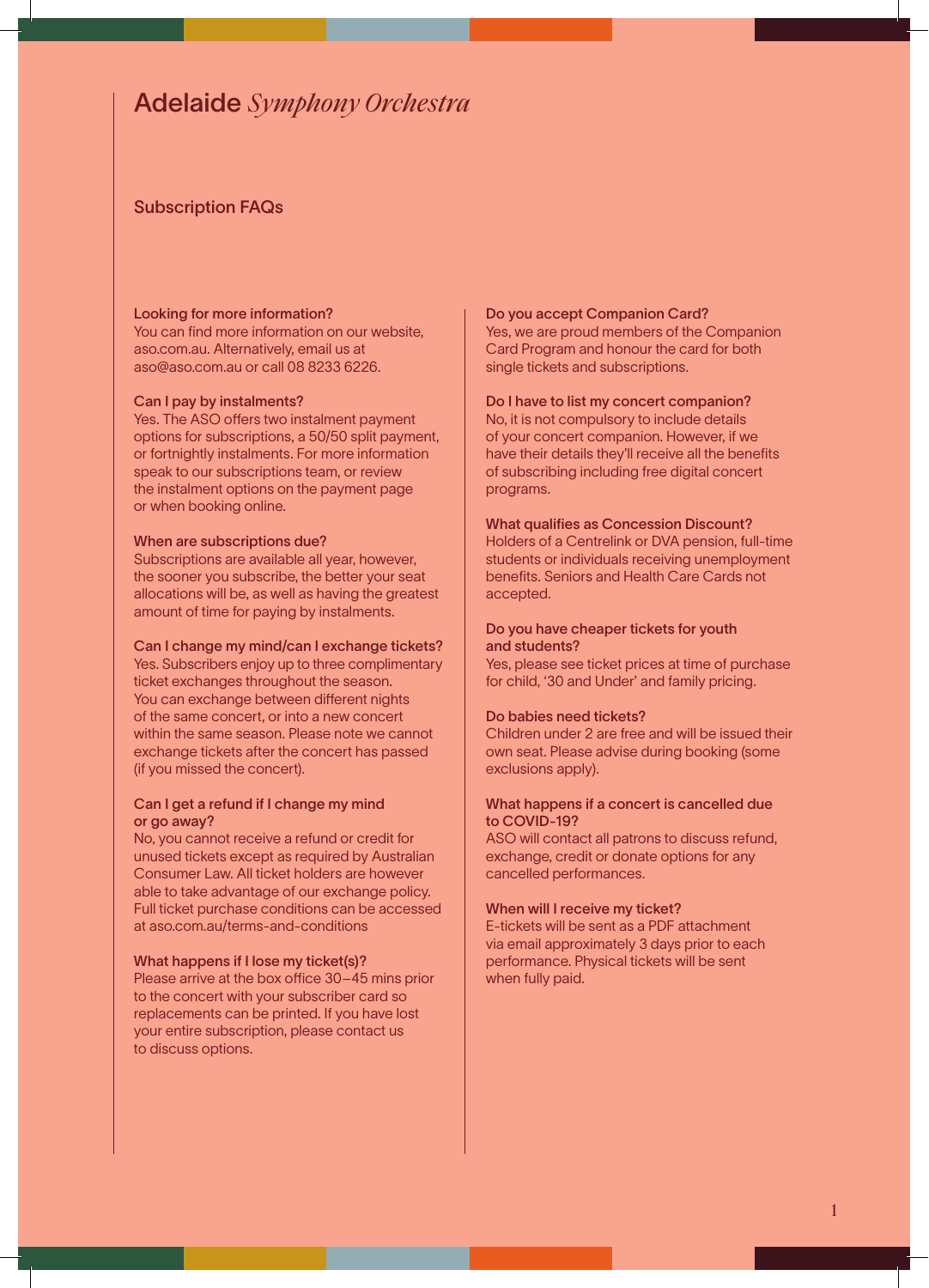# *Single Ticket Price*

All Single Tickets on Sale from Monday 31 January unless stated otherwise

|                                                                    | RESERVE                   | <b>ADULT</b> | CONC. | CHILD | <b>30 &amp; UNDER</b> | FAMILY<br>SAVE 25% |  |
|--------------------------------------------------------------------|---------------------------|--------------|-------|-------|-----------------------|--------------------|--|
|                                                                    | Prem                      | \$125        | \$118 | \$30  | \$30                  | \$232              |  |
| Symphony Series                                                    | $\boldsymbol{\mathsf{A}}$ | \$100        | \$87  | \$25  | \$30                  | \$187              |  |
| John Williams at 90                                                | B                         | \$85         | \$74  | \$25  | \$30                  | \$165              |  |
| Last Night at the Proms                                            | $\mathsf C$               | \$70         | \$61  | \$25  | \$30                  | \$142              |  |
|                                                                    | Prem                      | \$130        | \$123 | \$30  | \$30                  | \$240              |  |
| <b>Beethoven: The Symphonies</b>                                   | $\mathsf A$               | \$105        | \$91  | \$25  | \$30                  | \$195              |  |
| <b>Messiah</b>                                                     | B                         | \$90         | \$78  | \$25  | \$30                  | \$172              |  |
|                                                                    | $\mathsf C$               | \$75         | \$65  | \$25  | \$30                  | \$150              |  |
|                                                                    | Prem                      | \$69         | \$65  | \$30  | \$30                  | \$148              |  |
| Jayson Gillham in Recital                                          | A                         | \$49         | \$42  | \$25  | \$30                  | \$111              |  |
|                                                                    | Prem                      | \$75         | \$71  | \$30  | \$30                  | \$157              |  |
|                                                                    | $\mathsf{A}$              | \$65         | \$56  | \$25  | \$30                  | \$135              |  |
| <b>Classics Unwrapped</b>                                          | $\sf B$                   | \$55         | \$48  | \$20  | \$30                  | \$112              |  |
|                                                                    | $\mathsf C$               | \$50         | \$43  | \$15  | \$30                  | \$97               |  |
|                                                                    | Prem                      | \$149        | \$149 | \$149 | \$149                 | N/A                |  |
|                                                                    | $\boldsymbol{\mathsf{A}}$ | \$129        | \$129 | \$129 | \$129                 | N/A                |  |
| <b>Classic Rock Live</b>                                           | B                         | \$109        | \$109 | \$109 | \$109                 | N/A                |  |
|                                                                    | C                         | \$85         | \$85  | \$85  | \$85                  | N/A                |  |
| She Speaks 2022<br>- Orchestral Concert: Epic                      | All tickets               | \$50         | \$47  | \$17  | \$30                  | \$100              |  |
|                                                                    |                           |              |       |       |                       |                    |  |
| She Speaks 2022<br>- Trailblazers, Panorama, Home-Grown, Discovery | All tickets               | \$15         | \$15  | \$15  | \$15                  | N/A                |  |
|                                                                    | Yoga Mat                  | \$69         | \$60  | \$30  | \$30                  | \$148              |  |
| <b>Sanctuary Series</b>                                            | Standard                  | \$49         | \$44  | \$25  | \$30                  | \$111              |  |
|                                                                    | Prem                      | \$59         | \$56  | \$30  | \$30                  | \$133              |  |
| <b>Chamber Series</b>                                              | $\mathsf{A}$              | \$49         | \$42  | \$25  | \$30                  | \$111              |  |
| <i>Matinée Series</i>                                              | <b>All tickets</b>        | \$40         | \$35  | \$15  | \$30                  | \$82               |  |
| <b>Family Concert: Finders Keepers</b>                             | <b>All tickets</b>        | \$29         | \$25  | \$19  | \$25                  | \$72               |  |

Concert details, artists, and ticket prices are correct at the time of publishing. Prices subject to change, based on demand. Transaction fees may apply, please check at time of purchase.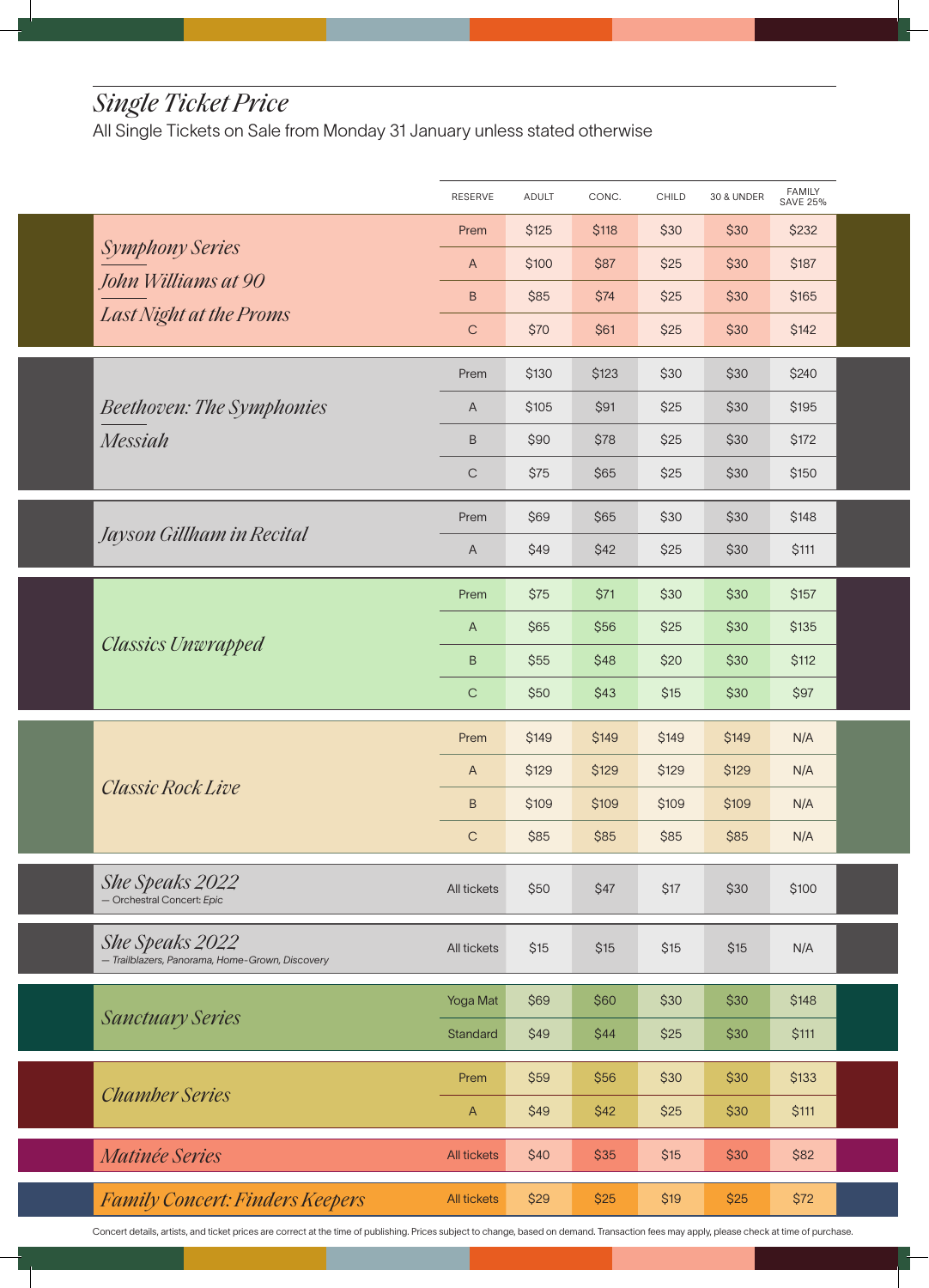# *Subscription Discount Price*

|                | 12+ CONCERTS (SAVE 20%) |             |              |                      | 9-11 CONCERTS (SAVE 15%) |             | 6-8 CONCERTS (SAVE 12.5%) |                      |             | 3-5 CONCERTS (SAVE 10%) |              |                      |             |                   |       |                      |  |
|----------------|-------------------------|-------------|--------------|----------------------|--------------------------|-------------|---------------------------|----------------------|-------------|-------------------------|--------------|----------------------|-------------|-------------------|-------|----------------------|--|
| <b>RESERVE</b> | <b>ADULT</b>            | CONC.       | <b>CHILD</b> | 30 &<br><b>UNDER</b> |                          | ADULT CONC. | <b>CHILD</b>              | 30 &<br><b>UNDER</b> |             | ADULT CONC.             | <b>CHILD</b> | 30 &<br><b>UNDER</b> |             | ADULT CONC. CHILD |       | 30 &<br><b>UNDER</b> |  |
| Prem           | \$100                   | \$94        | \$24         | \$24                 | \$106                    | \$100       | \$25                      | \$25                 | \$109       | \$103                   | \$26         | \$26                 | \$112       | \$106             | \$27  | \$27                 |  |
| A              | \$80                    | <b>\$69</b> | \$20         | \$24                 | <b>\$85</b>              | \$73        | \$21                      | \$25                 | \$87        | \$76                    | \$21         | \$26                 | S90         | \$78              | \$22  | \$27                 |  |
| B              | \$68                    | <b>\$59</b> | \$20         | \$24                 | \$72                     | \$62        | \$21                      | \$25                 | \$74        | <b>\$64</b>             | \$21         | <b>\$26</b>          | \$76        | \$66              | \$22  | \$27                 |  |
| C              | \$56                    | \$48        | \$20         | \$24                 | \$59                     | \$51        | \$21                      | \$25                 | <b>\$61</b> | \$53                    | \$21         | \$26                 | <b>S63</b>  | \$54              | \$22  | \$27                 |  |
| Prem           | \$104                   | \$98        | \$24         | \$24                 | \$110                    | \$104       | \$25                      | \$25                 | \$113       | \$107                   | \$26         | \$26                 | <b>S117</b> | \$110             | \$27  | \$27                 |  |
| A              | \$84                    | \$72        | \$20         | \$24                 | \$89                     | \$77        | \$21                      | \$25                 | \$91        | \$79                    | \$21         | \$26                 | \$94        | \$81              | \$22  | \$27                 |  |
| B              | \$72                    | \$62        | \$20         | \$24                 | \$76                     | \$66        | \$21                      | \$25                 | \$78        | \$68                    | \$21         | \$26                 | \$81        | \$70              | \$22  | \$27                 |  |
| C              | \$60                    | \$52        | \$20         | \$24                 | \$63                     | \$55        | \$21                      | \$25                 | \$65        | \$56                    | \$21         | \$26                 | \$67        | \$58              | \$22  | \$27                 |  |
| Prem           | \$55                    | \$52        | \$24         | \$24                 | \$58                     | \$55        | \$25                      | \$25                 | \$60        | \$56                    | \$26         | \$26                 | \$62        | \$58              | \$27  | \$27                 |  |
| A              | \$39                    | \$33        | \$20         | \$24                 | \$41                     | \$35        | \$21                      | \$25                 | \$42        | \$36                    | \$21         | \$26                 | \$44        | \$37              | \$22  | \$27                 |  |
| Prem           | \$60                    | \$56        | \$24         | \$24                 | \$63                     | \$60        | \$25                      | \$25                 | \$65        | \$62                    | \$26         | \$26                 | \$67        | \$63              | \$27  | \$27                 |  |
| $\overline{A}$ | \$52                    | <b>\$44</b> | \$20         | \$24                 | \$55                     | \$47        | \$21                      | \$25                 | \$56        | \$49                    | \$21         | \$26                 | \$58        | \$50              | \$22  | \$27                 |  |
| $\sf B$        | \$44                    | \$38        | \$16         | \$24                 | \$46                     | \$40        | \$17                      | \$25                 | \$48        | \$42                    | \$17         | \$26                 | \$49        | \$43              | \$18  | \$27                 |  |
| $\mathsf{C}$   | <b>\$40</b>             | \$34        | \$12         | \$24                 | \$42                     | \$36        | \$12                      | \$25                 | \$43        | \$37                    | \$13         | \$26                 | \$45        | <b>\$38</b>       | \$13  | \$27                 |  |
|                |                         |             |              |                      |                          |             |                           |                      |             |                         |              |                      |             |                   |       |                      |  |
| Prem           | \$119                   | \$119       | \$119        | <b>\$119</b>         | \$126                    | \$126       | \$126                     | \$126                | \$130       | \$130                   | \$130        | \$130                | \$134       | \$134             | \$134 | \$134                |  |
| $\mathsf{A}$   | \$103                   | \$103       | \$103        | \$103                | \$109                    | \$109       | \$109                     | \$109                | \$112       | \$112                   | \$112        | \$112                | \$116       | \$116             | \$116 | \$116                |  |
| $\sf B$        | \$87                    | \$87        | \$87         | \$87                 | \$92                     | \$92        | \$92                      | \$92                 | \$95        | \$95                    | \$95         | \$95                 | <b>\$98</b> | <b>\$98</b>       | \$98  | \$98                 |  |
| $\mathsf{C}$   | \$68                    | \$68        | \$68         | \$68                 | \$72                     | \$72        | \$72                      | \$72                 | \$74        | \$74                    | \$74         | \$74                 | \$76        | \$76              | \$76  | \$76                 |  |

*Notes*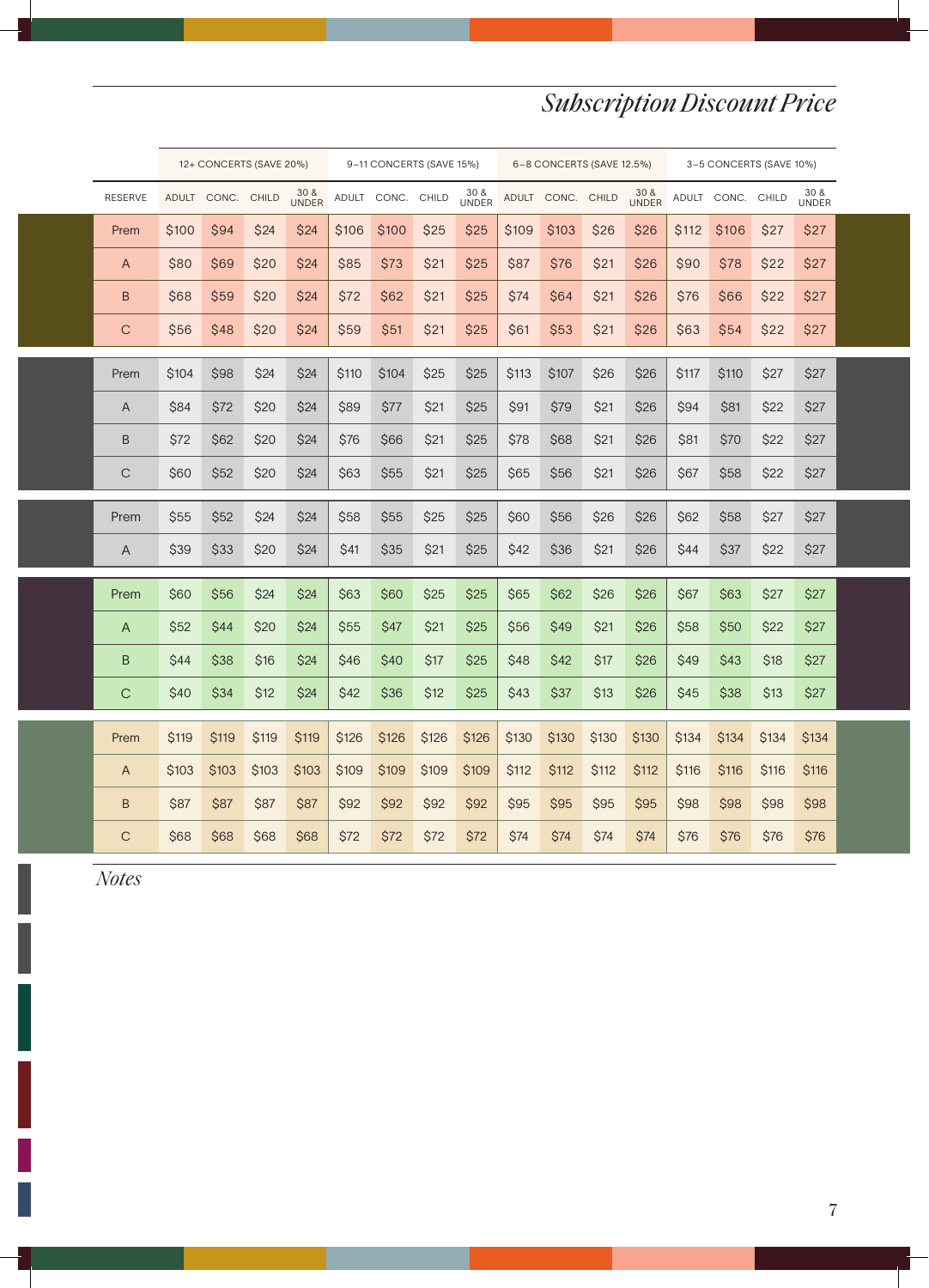# *Venue Maps*





Seating reserves vary. Check during purchase.

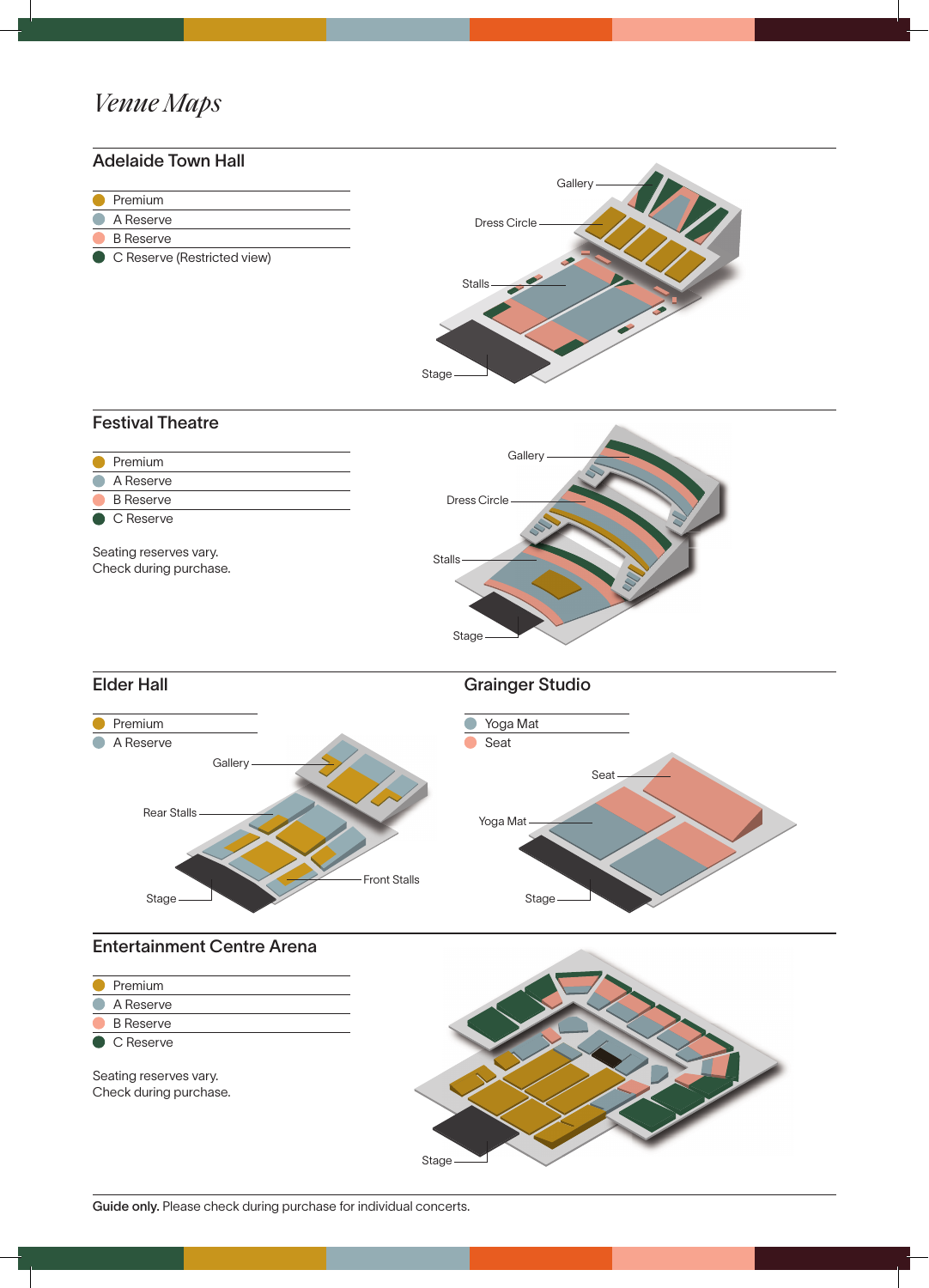# *Subscription booking form*

1. Subscriber details **In 2022** it's more important than ever that we have accurate contact details for you. Please fill in all contact information including phone number and email.

| <b>Personal Details</b>                                                           |                                        |  |  |  |  |
|-----------------------------------------------------------------------------------|----------------------------------------|--|--|--|--|
| $\Box$ Mr $\Box$ Mrs $\Box$ Ms<br>$\Box$ Miss<br>$\Box$ Other                     |                                        |  |  |  |  |
| <b>First Name</b>                                                                 | Surname                                |  |  |  |  |
| Date of Birth                                                                     | Subscriber/ASO Customer No. (if known) |  |  |  |  |
| <b>Address</b>                                                                    |                                        |  |  |  |  |
| <b>Street</b>                                                                     |                                        |  |  |  |  |
| PO Box                                                                            | Suburb                                 |  |  |  |  |
| <b>State</b>                                                                      | Postcode                               |  |  |  |  |
| Contact                                                                           |                                        |  |  |  |  |
| Email                                                                             | Mobile                                 |  |  |  |  |
| Telephone                                                                         | Telephone A/H                          |  |  |  |  |
| $\Box$ Please email me the ASO's fortnightly e-newsletter.                        |                                        |  |  |  |  |
| $\Box$ I wish to claim a concession as a Pensioner/Unemployed/Full-time student.* |                                        |  |  |  |  |

 $\Box$  Please send me information about the Grainger Circle and how I can remember the ASO in my will.

| <b>Companion Details</b>                                                          |                                        |  |  |  |
|-----------------------------------------------------------------------------------|----------------------------------------|--|--|--|
| $\Box$ Mrs<br>$\square$ Ms<br>$\square$ Miss<br>$\Box$ Other<br>$\square$ Mr      |                                        |  |  |  |
| <b>First Name</b>                                                                 | Surname                                |  |  |  |
| Date of Birth                                                                     | Subscriber/ASO Customer No. (if known) |  |  |  |
| <b>Address</b>                                                                    |                                        |  |  |  |
| <b>Street</b>                                                                     |                                        |  |  |  |
| PO Box                                                                            | Suburb                                 |  |  |  |
| <b>State</b>                                                                      | Postcode                               |  |  |  |
| Contact                                                                           |                                        |  |  |  |
| Email                                                                             | <b>Mobile</b>                          |  |  |  |
| Telephone                                                                         | Telephone A/H                          |  |  |  |
| $\Box$ Please email me the ASO's fortnightly e-newsletter.                        |                                        |  |  |  |
| $\Box$ I wish to claim a concession as a Pensioner/Unemployed/Full-time student.* |                                        |  |  |  |

 $\Box$  Please send me information about the Grainger Circle and how I can remember the ASO in my will.

\*Please enclose photocopied proof of concession details and proof of age if under 30, if not previously supplied.

### Note:

Seniors and Seniors' Health Care Cards are not accepted Child is 14 years and under

### Special assistance:

Please attach requirements to this form if you require special seating.

Return your booking form:

### Post:

ASO subscriptions Reply Paid 2121 Adelaide SA 5001

### In Person:

If you need help with your booking, please phone Subscriptions on 8233 6226 or drop into our Subscriber Lounge for some personalised assistance at our home, the Grainger Studio, 91 Hindley Street Adelaide between: 9am–4.30pm Mon–Fri.

Please do not send credit card details via email.

### Personal Information Collection Statement:

The Adelaide Symphony Orchestra (we, us, our) is bound by the Privacy Act 1988 (Cth) (Privacy Act). We collect and hold your personal information, that is, information about you such as your name, contact details and records of our dealings with you. We collect this information for the purpose of providing our products and services, seeking support, otherwise engaging with you as one of our contacts, and generally running the Orchestra. You can access our Privacy Policy at http://www.aso.com.au/privacy-policy. If you have any questions, comments or complaints about how we handle your personal information, you may contact our Privacy Officer on 08 8233 6233 or on privacy@aso.com.au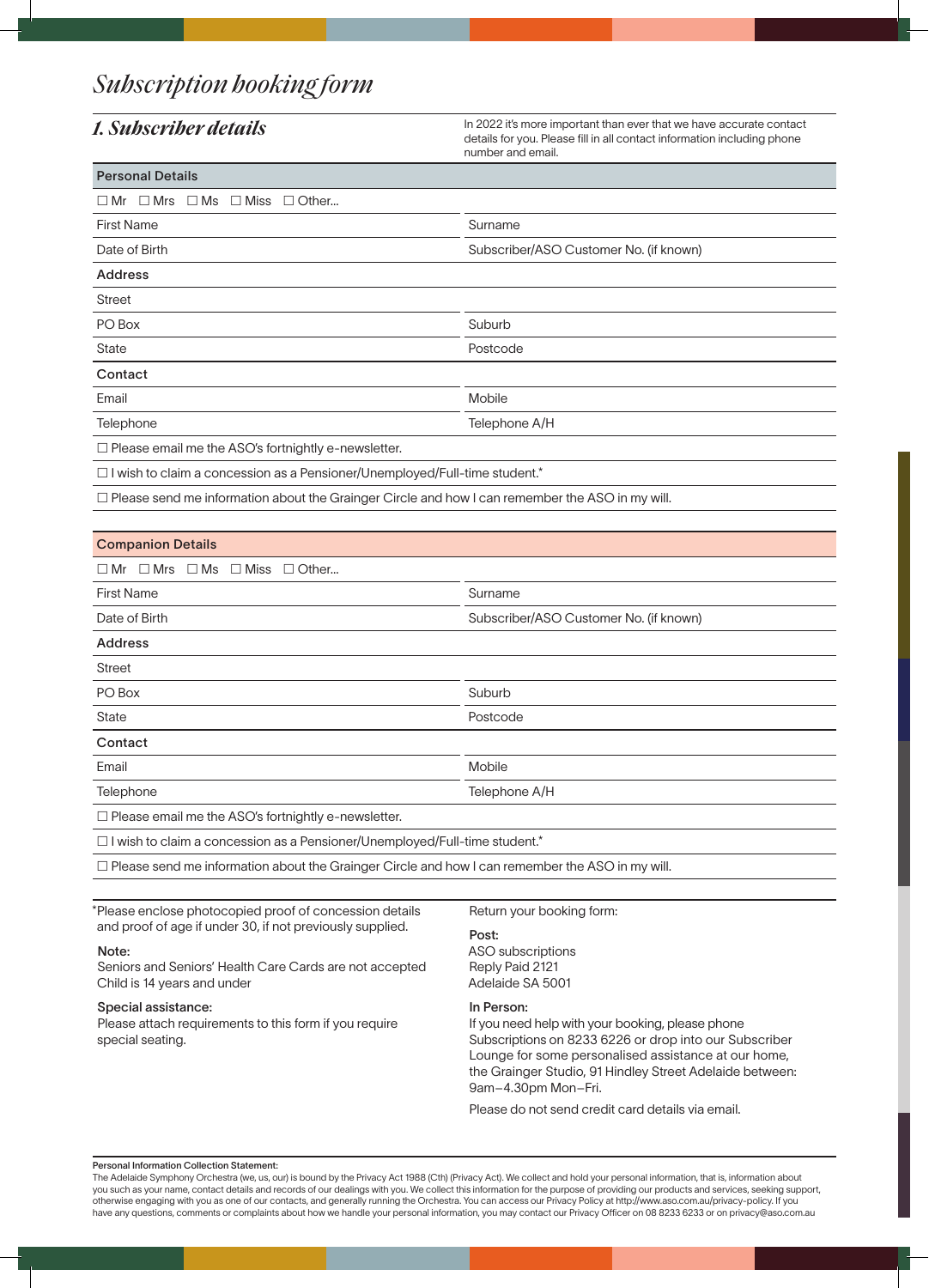2A. Subscribers **A** subscription is a booking for the same number of people to 3 or more subscription concerts.

| <b>Ticket Type</b>                                                                                                                                                | No. of Subscribers | Seating Requirements/Requests*                                                                                                                                                                 |  |  |  |  |
|-------------------------------------------------------------------------------------------------------------------------------------------------------------------|--------------------|------------------------------------------------------------------------------------------------------------------------------------------------------------------------------------------------|--|--|--|--|
| Adult                                                                                                                                                             |                    |                                                                                                                                                                                                |  |  |  |  |
| Concession $\sim$ !                                                                                                                                               |                    |                                                                                                                                                                                                |  |  |  |  |
| 30 & Under!                                                                                                                                                       |                    |                                                                                                                                                                                                |  |  |  |  |
| Child #                                                                                                                                                           |                    |                                                                                                                                                                                                |  |  |  |  |
| Companion Card!                                                                                                                                                   |                    |                                                                                                                                                                                                |  |  |  |  |
| $\sim$ Concession is Pensioner, Student, Unemployed (not senior)<br># Child is 2-14 years inclusive<br>Must attach copy or eligibility unless previously supplied |                    | *Broadly, that apply to the entire booking. For example,<br>wheelchair, left aisle mandatory etc<br>Note: ASO will call if we cannot meet seating requirements<br>before tickets are provided. |  |  |  |  |

# *2B. Choose your subscription concerts and dates*

All concerts in 2B count towards your subscription package size and (discount) although concerts marked with ◊ do not receive subscriber discount. Select at least 3 concerts to qualify for a subscription. Count the number of concerts in 2B to determine your subscription discount band (3-5, 6-8, 9-11 or 12+ concerts).

| BO CRVO Alcoves: BO CO Dress Circle: Prem <sup>L</sup> O Gallery: ALO<br>Stalls: $A \Box$<br>$C^{RV}$<br>$B \Box$<br>Jubilation<br>$\Box$ Fri 9 Apr<br>p.4<br>$\Box$ Sat 10 Apr<br>Affirmation<br>p.5<br>$\Box$ Fri 13 May<br>$\Box$ Sat 14 May<br>p.6<br>Joy<br>$\Box$ Sat 28 May<br>$\Box$ Fri 27 May<br>Serenity<br>$\Box$ Fri 24 Jun<br>$\Box$ Sat 25 Jun<br>p.7<br>$\Box$ Fri 29 Jul<br>Spellbound<br>$\Box$ Sat 30 Jul<br>p.8<br><b>Tragedy to Triumph</b><br>p.9<br>$\Box$ Fri 12 Aug<br>$\Box$ Sat 13 Aug<br>Exhilaration<br>$\Box$ Thu 13 Oct<br>$\Box$ Fri 14 Oct<br>p.10<br><b>Vivacious</b><br>$\Box$ Sat 26 Nov<br>$\Box$ Fri 25 Nov<br>p.11<br><b>Showcase Series - Festival Theatre</b><br>Stalls: Prem $\Box$ A $\Box$ B $\Box$ C $\Box$ Dress Circle: Prem $\Box$ A $\Box$ B $\Box$ C $\Box$ Grand Circle: A $\Box$ B $\Box$ C $\Box$<br>John Williams at 90<br>$\Box$ Fri 11 Feb<br>$\Box$ Sat 12 Feb<br>p.15<br>Last Night of the Proms<br>$\Box$ Fri 1 Apr<br>p.17<br>$\Box$ Sat 2 Apr<br>$RV$ = Restricted View, $V$ = Limited Availability<br>Special Events - Adelaide Town Hall<br>Stalls: A $\Box$ B $\Box$ C <sup>RV</sup> $\Box$ Alcoves: B $\Box$ C $\Box$ Dress Circle: Prem <sup>L</sup> $\Box$ Gallery: A <sup>L</sup> $\Box$<br>$C^{RV}$<br>$B \Box$<br>Beethoven: The Symphonies Concert 1<br>$\Box$ Wed 14 Sep<br>p.29<br>Beethoven: The Symphonies Concert 2<br>p.29<br>$\Box$ Sat 17 Sep<br>Beethoven: The Symphonies Concert 3<br>p.29<br>$\Box$ Wed 21 Sep<br>Beethoven: The Symphonies Concert 4<br>p.29<br>$\Box$ Sat 24 Sep<br>$\Box$ Sun 25 Sep<br>Messiah<br>$\Box$ Fri 16 Dec<br>$\Box$ Sat 17 Dec<br>$\Box$ Sun 18 Dec<br>p.30<br>Front Stalls: Prem $\Box$ A $\Box$ Rear Stalls: Prem $\Box$ A $\Box$ Gallery: Prem $\Box$ A $\Box$<br>Jayson Gillham in Recital<br>$\Box$ Mon 30 May<br>p.24<br>She Speaks 2022: Front Stalls: $A \Box$ Rear Stalls: $A \Box$ Gallery: $A \Box$<br>She Speaks - Trailblazers<br>$\Box$ Fri 1 July 1pm<br>p.26<br>She Speaks - Panorama<br>$\Box$ Fri 1 July 3.30pm<br>p.26<br>She Speaks - Home-Grown<br>$\Box$ Fri 1 July 8pm<br>p.26<br>She Speaks - Discovery<br>p.27<br>$\Box$ Sat 2 July 1pm<br>She Speaks - Women Composers [FREE]<br>p.27<br>$\Box$ Sat 2 July 3pm<br>She Speaks - Symposium [FREE]<br>p.27<br>$\Box$ Sat 2 July 4.45pm<br>p.27<br>She Speaks - Epic<br>$\Box$ Sat 2 July 8pm<br>$\mathbb{R}^V$ = Restricted View, $V$ = Limited Availability<br><b>Classics Unwrapped - Adelaide Town Hall</b><br>Stalls: $A \Box B \Box C^{RV} \Box$ Alcoves: $B \Box C \Box$ Dress Circle: Prem <sup>L</sup> $\Box$ Gallery: $A^L \Box B \Box C^{RV} \Box$<br>Unreel<br>$\Box$ Wed 20 Apr<br>p.20<br>Passion<br>p.21<br>$\Box$ Wed 3 Aug<br>Supersonic<br>$\Box$ Wed 26 Oct<br>p.21 | Symphony Series - Adelaide Town Hall |  |  | $\mathbb{R}^V$ = Restricted View, $V$ = Limited Availability |  |  |
|------------------------------------------------------------------------------------------------------------------------------------------------------------------------------------------------------------------------------------------------------------------------------------------------------------------------------------------------------------------------------------------------------------------------------------------------------------------------------------------------------------------------------------------------------------------------------------------------------------------------------------------------------------------------------------------------------------------------------------------------------------------------------------------------------------------------------------------------------------------------------------------------------------------------------------------------------------------------------------------------------------------------------------------------------------------------------------------------------------------------------------------------------------------------------------------------------------------------------------------------------------------------------------------------------------------------------------------------------------------------------------------------------------------------------------------------------------------------------------------------------------------------------------------------------------------------------------------------------------------------------------------------------------------------------------------------------------------------------------------------------------------------------------------------------------------------------------------------------------------------------------------------------------------------------------------------------------------------------------------------------------------------------------------------------------------------------------------------------------------------------------------------------------------------------------------------------------------------------------------------------------------------------------------------------------------------------------------------------------------------------------------------------------------------------------------------------------------------------------------------------------------------------------------------------------------------------------------------------------------------------------------------------------------------------------------------------------------------------------------------------------------------------|--------------------------------------|--|--|--------------------------------------------------------------|--|--|
|                                                                                                                                                                                                                                                                                                                                                                                                                                                                                                                                                                                                                                                                                                                                                                                                                                                                                                                                                                                                                                                                                                                                                                                                                                                                                                                                                                                                                                                                                                                                                                                                                                                                                                                                                                                                                                                                                                                                                                                                                                                                                                                                                                                                                                                                                                                                                                                                                                                                                                                                                                                                                                                                                                                                                                              |                                      |  |  |                                                              |  |  |
|                                                                                                                                                                                                                                                                                                                                                                                                                                                                                                                                                                                                                                                                                                                                                                                                                                                                                                                                                                                                                                                                                                                                                                                                                                                                                                                                                                                                                                                                                                                                                                                                                                                                                                                                                                                                                                                                                                                                                                                                                                                                                                                                                                                                                                                                                                                                                                                                                                                                                                                                                                                                                                                                                                                                                                              |                                      |  |  |                                                              |  |  |
|                                                                                                                                                                                                                                                                                                                                                                                                                                                                                                                                                                                                                                                                                                                                                                                                                                                                                                                                                                                                                                                                                                                                                                                                                                                                                                                                                                                                                                                                                                                                                                                                                                                                                                                                                                                                                                                                                                                                                                                                                                                                                                                                                                                                                                                                                                                                                                                                                                                                                                                                                                                                                                                                                                                                                                              |                                      |  |  |                                                              |  |  |
|                                                                                                                                                                                                                                                                                                                                                                                                                                                                                                                                                                                                                                                                                                                                                                                                                                                                                                                                                                                                                                                                                                                                                                                                                                                                                                                                                                                                                                                                                                                                                                                                                                                                                                                                                                                                                                                                                                                                                                                                                                                                                                                                                                                                                                                                                                                                                                                                                                                                                                                                                                                                                                                                                                                                                                              |                                      |  |  |                                                              |  |  |
|                                                                                                                                                                                                                                                                                                                                                                                                                                                                                                                                                                                                                                                                                                                                                                                                                                                                                                                                                                                                                                                                                                                                                                                                                                                                                                                                                                                                                                                                                                                                                                                                                                                                                                                                                                                                                                                                                                                                                                                                                                                                                                                                                                                                                                                                                                                                                                                                                                                                                                                                                                                                                                                                                                                                                                              |                                      |  |  |                                                              |  |  |
|                                                                                                                                                                                                                                                                                                                                                                                                                                                                                                                                                                                                                                                                                                                                                                                                                                                                                                                                                                                                                                                                                                                                                                                                                                                                                                                                                                                                                                                                                                                                                                                                                                                                                                                                                                                                                                                                                                                                                                                                                                                                                                                                                                                                                                                                                                                                                                                                                                                                                                                                                                                                                                                                                                                                                                              |                                      |  |  |                                                              |  |  |
|                                                                                                                                                                                                                                                                                                                                                                                                                                                                                                                                                                                                                                                                                                                                                                                                                                                                                                                                                                                                                                                                                                                                                                                                                                                                                                                                                                                                                                                                                                                                                                                                                                                                                                                                                                                                                                                                                                                                                                                                                                                                                                                                                                                                                                                                                                                                                                                                                                                                                                                                                                                                                                                                                                                                                                              |                                      |  |  |                                                              |  |  |
|                                                                                                                                                                                                                                                                                                                                                                                                                                                                                                                                                                                                                                                                                                                                                                                                                                                                                                                                                                                                                                                                                                                                                                                                                                                                                                                                                                                                                                                                                                                                                                                                                                                                                                                                                                                                                                                                                                                                                                                                                                                                                                                                                                                                                                                                                                                                                                                                                                                                                                                                                                                                                                                                                                                                                                              |                                      |  |  |                                                              |  |  |
|                                                                                                                                                                                                                                                                                                                                                                                                                                                                                                                                                                                                                                                                                                                                                                                                                                                                                                                                                                                                                                                                                                                                                                                                                                                                                                                                                                                                                                                                                                                                                                                                                                                                                                                                                                                                                                                                                                                                                                                                                                                                                                                                                                                                                                                                                                                                                                                                                                                                                                                                                                                                                                                                                                                                                                              |                                      |  |  |                                                              |  |  |
|                                                                                                                                                                                                                                                                                                                                                                                                                                                                                                                                                                                                                                                                                                                                                                                                                                                                                                                                                                                                                                                                                                                                                                                                                                                                                                                                                                                                                                                                                                                                                                                                                                                                                                                                                                                                                                                                                                                                                                                                                                                                                                                                                                                                                                                                                                                                                                                                                                                                                                                                                                                                                                                                                                                                                                              |                                      |  |  |                                                              |  |  |
|                                                                                                                                                                                                                                                                                                                                                                                                                                                                                                                                                                                                                                                                                                                                                                                                                                                                                                                                                                                                                                                                                                                                                                                                                                                                                                                                                                                                                                                                                                                                                                                                                                                                                                                                                                                                                                                                                                                                                                                                                                                                                                                                                                                                                                                                                                                                                                                                                                                                                                                                                                                                                                                                                                                                                                              |                                      |  |  |                                                              |  |  |
|                                                                                                                                                                                                                                                                                                                                                                                                                                                                                                                                                                                                                                                                                                                                                                                                                                                                                                                                                                                                                                                                                                                                                                                                                                                                                                                                                                                                                                                                                                                                                                                                                                                                                                                                                                                                                                                                                                                                                                                                                                                                                                                                                                                                                                                                                                                                                                                                                                                                                                                                                                                                                                                                                                                                                                              |                                      |  |  |                                                              |  |  |
|                                                                                                                                                                                                                                                                                                                                                                                                                                                                                                                                                                                                                                                                                                                                                                                                                                                                                                                                                                                                                                                                                                                                                                                                                                                                                                                                                                                                                                                                                                                                                                                                                                                                                                                                                                                                                                                                                                                                                                                                                                                                                                                                                                                                                                                                                                                                                                                                                                                                                                                                                                                                                                                                                                                                                                              |                                      |  |  |                                                              |  |  |
|                                                                                                                                                                                                                                                                                                                                                                                                                                                                                                                                                                                                                                                                                                                                                                                                                                                                                                                                                                                                                                                                                                                                                                                                                                                                                                                                                                                                                                                                                                                                                                                                                                                                                                                                                                                                                                                                                                                                                                                                                                                                                                                                                                                                                                                                                                                                                                                                                                                                                                                                                                                                                                                                                                                                                                              |                                      |  |  |                                                              |  |  |
|                                                                                                                                                                                                                                                                                                                                                                                                                                                                                                                                                                                                                                                                                                                                                                                                                                                                                                                                                                                                                                                                                                                                                                                                                                                                                                                                                                                                                                                                                                                                                                                                                                                                                                                                                                                                                                                                                                                                                                                                                                                                                                                                                                                                                                                                                                                                                                                                                                                                                                                                                                                                                                                                                                                                                                              |                                      |  |  |                                                              |  |  |
|                                                                                                                                                                                                                                                                                                                                                                                                                                                                                                                                                                                                                                                                                                                                                                                                                                                                                                                                                                                                                                                                                                                                                                                                                                                                                                                                                                                                                                                                                                                                                                                                                                                                                                                                                                                                                                                                                                                                                                                                                                                                                                                                                                                                                                                                                                                                                                                                                                                                                                                                                                                                                                                                                                                                                                              |                                      |  |  |                                                              |  |  |
|                                                                                                                                                                                                                                                                                                                                                                                                                                                                                                                                                                                                                                                                                                                                                                                                                                                                                                                                                                                                                                                                                                                                                                                                                                                                                                                                                                                                                                                                                                                                                                                                                                                                                                                                                                                                                                                                                                                                                                                                                                                                                                                                                                                                                                                                                                                                                                                                                                                                                                                                                                                                                                                                                                                                                                              |                                      |  |  |                                                              |  |  |
|                                                                                                                                                                                                                                                                                                                                                                                                                                                                                                                                                                                                                                                                                                                                                                                                                                                                                                                                                                                                                                                                                                                                                                                                                                                                                                                                                                                                                                                                                                                                                                                                                                                                                                                                                                                                                                                                                                                                                                                                                                                                                                                                                                                                                                                                                                                                                                                                                                                                                                                                                                                                                                                                                                                                                                              |                                      |  |  |                                                              |  |  |
|                                                                                                                                                                                                                                                                                                                                                                                                                                                                                                                                                                                                                                                                                                                                                                                                                                                                                                                                                                                                                                                                                                                                                                                                                                                                                                                                                                                                                                                                                                                                                                                                                                                                                                                                                                                                                                                                                                                                                                                                                                                                                                                                                                                                                                                                                                                                                                                                                                                                                                                                                                                                                                                                                                                                                                              |                                      |  |  |                                                              |  |  |
|                                                                                                                                                                                                                                                                                                                                                                                                                                                                                                                                                                                                                                                                                                                                                                                                                                                                                                                                                                                                                                                                                                                                                                                                                                                                                                                                                                                                                                                                                                                                                                                                                                                                                                                                                                                                                                                                                                                                                                                                                                                                                                                                                                                                                                                                                                                                                                                                                                                                                                                                                                                                                                                                                                                                                                              |                                      |  |  |                                                              |  |  |
|                                                                                                                                                                                                                                                                                                                                                                                                                                                                                                                                                                                                                                                                                                                                                                                                                                                                                                                                                                                                                                                                                                                                                                                                                                                                                                                                                                                                                                                                                                                                                                                                                                                                                                                                                                                                                                                                                                                                                                                                                                                                                                                                                                                                                                                                                                                                                                                                                                                                                                                                                                                                                                                                                                                                                                              | Special Events 0 - Elder Hall        |  |  |                                                              |  |  |
|                                                                                                                                                                                                                                                                                                                                                                                                                                                                                                                                                                                                                                                                                                                                                                                                                                                                                                                                                                                                                                                                                                                                                                                                                                                                                                                                                                                                                                                                                                                                                                                                                                                                                                                                                                                                                                                                                                                                                                                                                                                                                                                                                                                                                                                                                                                                                                                                                                                                                                                                                                                                                                                                                                                                                                              |                                      |  |  |                                                              |  |  |
|                                                                                                                                                                                                                                                                                                                                                                                                                                                                                                                                                                                                                                                                                                                                                                                                                                                                                                                                                                                                                                                                                                                                                                                                                                                                                                                                                                                                                                                                                                                                                                                                                                                                                                                                                                                                                                                                                                                                                                                                                                                                                                                                                                                                                                                                                                                                                                                                                                                                                                                                                                                                                                                                                                                                                                              |                                      |  |  |                                                              |  |  |
|                                                                                                                                                                                                                                                                                                                                                                                                                                                                                                                                                                                                                                                                                                                                                                                                                                                                                                                                                                                                                                                                                                                                                                                                                                                                                                                                                                                                                                                                                                                                                                                                                                                                                                                                                                                                                                                                                                                                                                                                                                                                                                                                                                                                                                                                                                                                                                                                                                                                                                                                                                                                                                                                                                                                                                              |                                      |  |  |                                                              |  |  |
|                                                                                                                                                                                                                                                                                                                                                                                                                                                                                                                                                                                                                                                                                                                                                                                                                                                                                                                                                                                                                                                                                                                                                                                                                                                                                                                                                                                                                                                                                                                                                                                                                                                                                                                                                                                                                                                                                                                                                                                                                                                                                                                                                                                                                                                                                                                                                                                                                                                                                                                                                                                                                                                                                                                                                                              |                                      |  |  |                                                              |  |  |
|                                                                                                                                                                                                                                                                                                                                                                                                                                                                                                                                                                                                                                                                                                                                                                                                                                                                                                                                                                                                                                                                                                                                                                                                                                                                                                                                                                                                                                                                                                                                                                                                                                                                                                                                                                                                                                                                                                                                                                                                                                                                                                                                                                                                                                                                                                                                                                                                                                                                                                                                                                                                                                                                                                                                                                              |                                      |  |  |                                                              |  |  |
|                                                                                                                                                                                                                                                                                                                                                                                                                                                                                                                                                                                                                                                                                                                                                                                                                                                                                                                                                                                                                                                                                                                                                                                                                                                                                                                                                                                                                                                                                                                                                                                                                                                                                                                                                                                                                                                                                                                                                                                                                                                                                                                                                                                                                                                                                                                                                                                                                                                                                                                                                                                                                                                                                                                                                                              |                                      |  |  |                                                              |  |  |
|                                                                                                                                                                                                                                                                                                                                                                                                                                                                                                                                                                                                                                                                                                                                                                                                                                                                                                                                                                                                                                                                                                                                                                                                                                                                                                                                                                                                                                                                                                                                                                                                                                                                                                                                                                                                                                                                                                                                                                                                                                                                                                                                                                                                                                                                                                                                                                                                                                                                                                                                                                                                                                                                                                                                                                              |                                      |  |  |                                                              |  |  |
|                                                                                                                                                                                                                                                                                                                                                                                                                                                                                                                                                                                                                                                                                                                                                                                                                                                                                                                                                                                                                                                                                                                                                                                                                                                                                                                                                                                                                                                                                                                                                                                                                                                                                                                                                                                                                                                                                                                                                                                                                                                                                                                                                                                                                                                                                                                                                                                                                                                                                                                                                                                                                                                                                                                                                                              |                                      |  |  |                                                              |  |  |
|                                                                                                                                                                                                                                                                                                                                                                                                                                                                                                                                                                                                                                                                                                                                                                                                                                                                                                                                                                                                                                                                                                                                                                                                                                                                                                                                                                                                                                                                                                                                                                                                                                                                                                                                                                                                                                                                                                                                                                                                                                                                                                                                                                                                                                                                                                                                                                                                                                                                                                                                                                                                                                                                                                                                                                              |                                      |  |  |                                                              |  |  |
|                                                                                                                                                                                                                                                                                                                                                                                                                                                                                                                                                                                                                                                                                                                                                                                                                                                                                                                                                                                                                                                                                                                                                                                                                                                                                                                                                                                                                                                                                                                                                                                                                                                                                                                                                                                                                                                                                                                                                                                                                                                                                                                                                                                                                                                                                                                                                                                                                                                                                                                                                                                                                                                                                                                                                                              |                                      |  |  |                                                              |  |  |
|                                                                                                                                                                                                                                                                                                                                                                                                                                                                                                                                                                                                                                                                                                                                                                                                                                                                                                                                                                                                                                                                                                                                                                                                                                                                                                                                                                                                                                                                                                                                                                                                                                                                                                                                                                                                                                                                                                                                                                                                                                                                                                                                                                                                                                                                                                                                                                                                                                                                                                                                                                                                                                                                                                                                                                              |                                      |  |  |                                                              |  |  |
|                                                                                                                                                                                                                                                                                                                                                                                                                                                                                                                                                                                                                                                                                                                                                                                                                                                                                                                                                                                                                                                                                                                                                                                                                                                                                                                                                                                                                                                                                                                                                                                                                                                                                                                                                                                                                                                                                                                                                                                                                                                                                                                                                                                                                                                                                                                                                                                                                                                                                                                                                                                                                                                                                                                                                                              |                                      |  |  |                                                              |  |  |
|                                                                                                                                                                                                                                                                                                                                                                                                                                                                                                                                                                                                                                                                                                                                                                                                                                                                                                                                                                                                                                                                                                                                                                                                                                                                                                                                                                                                                                                                                                                                                                                                                                                                                                                                                                                                                                                                                                                                                                                                                                                                                                                                                                                                                                                                                                                                                                                                                                                                                                                                                                                                                                                                                                                                                                              |                                      |  |  |                                                              |  |  |
|                                                                                                                                                                                                                                                                                                                                                                                                                                                                                                                                                                                                                                                                                                                                                                                                                                                                                                                                                                                                                                                                                                                                                                                                                                                                                                                                                                                                                                                                                                                                                                                                                                                                                                                                                                                                                                                                                                                                                                                                                                                                                                                                                                                                                                                                                                                                                                                                                                                                                                                                                                                                                                                                                                                                                                              |                                      |  |  |                                                              |  |  |
|                                                                                                                                                                                                                                                                                                                                                                                                                                                                                                                                                                                                                                                                                                                                                                                                                                                                                                                                                                                                                                                                                                                                                                                                                                                                                                                                                                                                                                                                                                                                                                                                                                                                                                                                                                                                                                                                                                                                                                                                                                                                                                                                                                                                                                                                                                                                                                                                                                                                                                                                                                                                                                                                                                                                                                              |                                      |  |  |                                                              |  |  |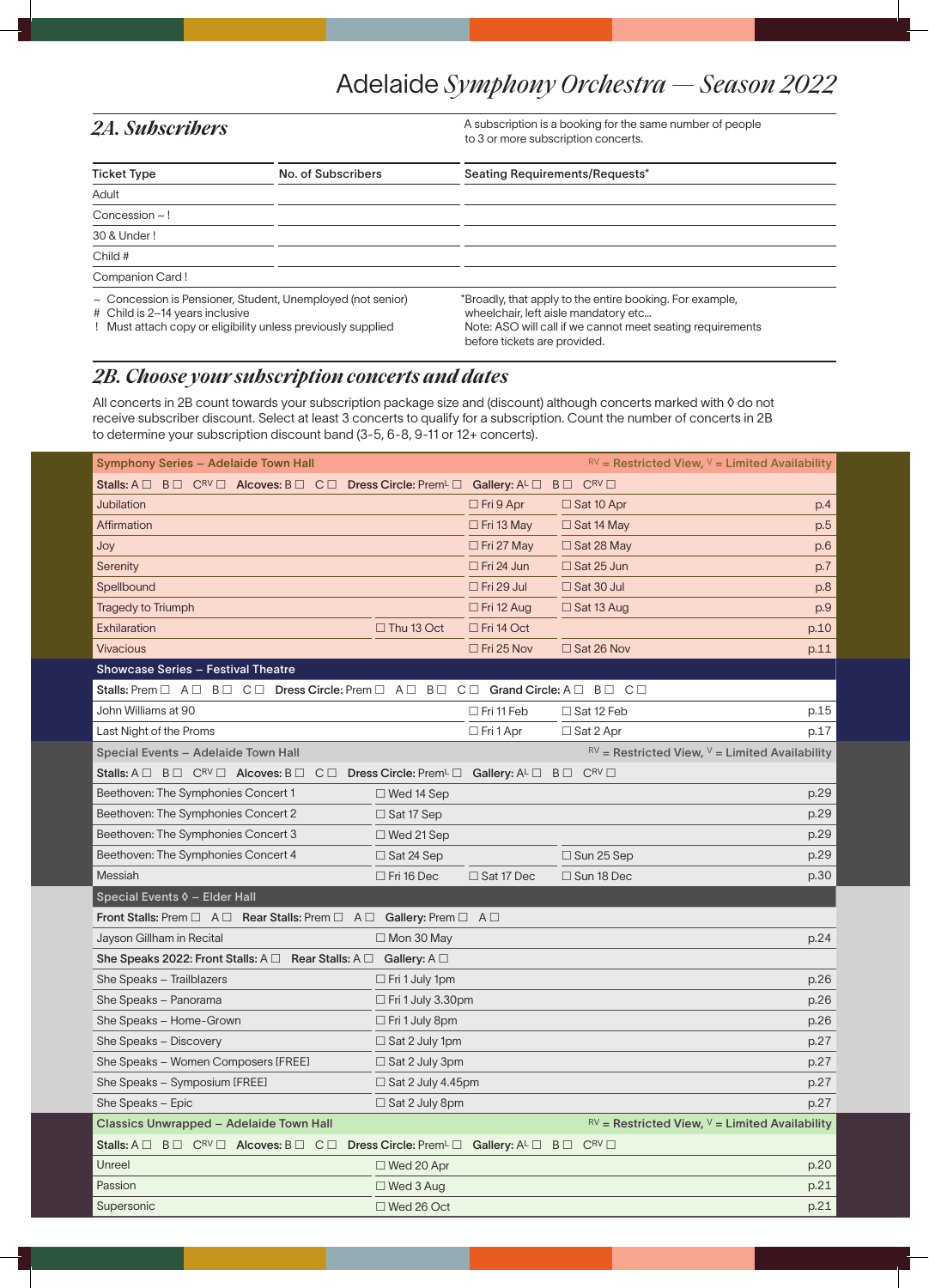# *Subscription booking form*

| Sanctuary Series 0 - Grainger Studio                                                               |                   |                  |                                                              |      |  |  |  |
|----------------------------------------------------------------------------------------------------|-------------------|------------------|--------------------------------------------------------------|------|--|--|--|
| Yoga Mat: $\square$ Standard Seat: $\square$                                                       |                   |                  |                                                              |      |  |  |  |
| Time & Space                                                                                       | $\Box$ Fri 4 Feb  | $\Box$ Sat 5 Feb | $\Box$ Sun 6 Feb                                             | p.35 |  |  |  |
| Journey Within                                                                                     | $\Box$ Fri 21 Oct | □ Sat 22 Oct     | $\Box$ Sun 23 Oct                                            | p.35 |  |  |  |
| Chamber Series 0 - Elder Hall                                                                      |                   |                  |                                                              |      |  |  |  |
| Front Stalls: Prem $\Box$ A $\Box$ Rear Stalls: Prem $\Box$ A $\Box$ Gallery: Prem $\Box$ A $\Box$ |                   |                  |                                                              |      |  |  |  |
| <b>Chamber Series Concert 1</b>                                                                    | $\Box$ Thu 17 Feb |                  |                                                              | p.33 |  |  |  |
| <b>Chamber Series Concert 2</b>                                                                    | □ Sat 29 Oct      |                  |                                                              | p.33 |  |  |  |
| Matinée Series 0 - Elder Hall                                                                      |                   |                  |                                                              |      |  |  |  |
| Front Stalls: $\square$ Rear Stalls: $\square$ Gallery: $\square$                                  |                   |                  |                                                              |      |  |  |  |
| <b>Beauty</b>                                                                                      | $\Box$ Wed 13 Apr |                  |                                                              | p.38 |  |  |  |
| Delight                                                                                            | $\Box$ Thu 16 Jun |                  |                                                              | p.39 |  |  |  |
| <b>Bliss</b>                                                                                       | $\Box$ Wed 19 Oct |                  |                                                              | p.39 |  |  |  |
| Family Concert 0 - Adelaide Town Hall                                                              |                   |                  | $\mathbb{R}^V$ = Restricted View, $V$ = Limited Availability |      |  |  |  |
| Stalls: $\Box$ Dress Circle: $\Box$                                                                |                   |                  |                                                              |      |  |  |  |
| <b>Finders Keepers</b>                                                                             | $\Box$ Fri 10 Jun |                  |                                                              | p.41 |  |  |  |
| Special Event - Adelaide Entertainment Centre Arena                                                |                   |                  |                                                              |      |  |  |  |
| Arena Floor: Prem $\Box$ A $\Box$ B $\Box$ Arena Elevated: Prem $\Box$ A $\Box$ B $\Box$ C $\Box$  |                   |                  |                                                              |      |  |  |  |
| <b>Classic Rock Live</b>                                                                           | □ Sat 1 Oct       |                  |                                                              | p.46 |  |  |  |
| <b>Note:</b> Adelaide Festival and WOMAD events cannot<br>.<br>_ _ _ _                             |                   |                  |                                                              |      |  |  |  |

## be purchased on an ASO subscription. Total Number of Subscription Concerts =

Use this number to calculate your subscription discount bracket for prices shown on page 7

## *3. Calculate your ticket prices*

Refer to page 7 for prices in your selected reserve, remembering to calculate your subscription discount based on the number of concerts in 2B. Use this table to calculate the total tickets by price (adult, concession etc.) per concert or series. For example, 2 adults to 3 Symphony Series concerts would price up to 6 adult tickets to the Symphony Series at the appropriate discount level. You may leave this section blank and ASO will calculate prices for you. We will contact you by phone before taking payment.

|                                                           | <b>ADULT</b>     |     | <b>CONCESSION</b>      |                  | 30 & UNDER/CHILD |     | <b>SUB-TOTAL</b> |
|-----------------------------------------------------------|------------------|-----|------------------------|------------------|------------------|-----|------------------|
|                                                           | <b>\$/TICKET</b> | QTY | <b><i>S/TICKET</i></b> | QTY              | <b>\$/TICKET</b> | QTY |                  |
| <b>Symphony Series</b>                                    |                  |     |                        |                  |                  |     |                  |
| John Williams at 90/Last Night of the Proms               |                  |     |                        |                  |                  |     |                  |
| <b>Classics Unwrapped</b>                                 |                  |     |                        |                  |                  |     |                  |
| Jayson Gillham in Recital                                 |                  |     |                        |                  |                  |     |                  |
| She Speaks: Trailblazers, Panorama, Home-Grown, Discovery |                  |     |                        |                  |                  |     |                  |
| She Speaks: Women Composers, Symposium                    | <b>FREE</b>      |     | <b>FREE</b>            |                  | <b>FREE</b>      |     | <b>FREE</b>      |
| She Speaks: Epic                                          |                  |     |                        |                  |                  |     |                  |
| Beethoven: The Symphonies                                 |                  |     |                        |                  |                  |     |                  |
| <b>Chamber Series</b>                                     |                  |     |                        |                  |                  |     |                  |
| <b>Sanctuary Series</b>                                   |                  |     |                        |                  |                  |     |                  |
| <b>Matinée Series</b>                                     |                  |     |                        |                  |                  |     |                  |
| <b>Finders Keepers</b>                                    |                  |     |                        |                  |                  |     |                  |
| <b>Classic Rock Live</b>                                  |                  |     |                        |                  |                  |     |                  |
|                                                           |                  |     |                        | <b>SUB-TOTAL</b> |                  |     |                  |

# *4. Add Any Additional Tickets for Friends and Family*

You can bring additional friends or family to any of your selected concerts. Additional tickets are priced at the full 'Single Ticket' price, found on page 7. All additional tickets are guaranteed to be seated with your subscription tickets, if selecting the same reserve and seating area. Do not include additional tickets for the per person subscriber fee calculation. Please attach an extra piece of paper with details of all additional tickets required.

Did you know? If you want to sit with another subscriber who is completing their own booking, that you can be guaranteed to sit together where you attend the same performance if you submit your subscription forms together? For guaranteed companion seating, please enclose all forms in the same envelope (with separate payment) or hand-deliver to ASO together.